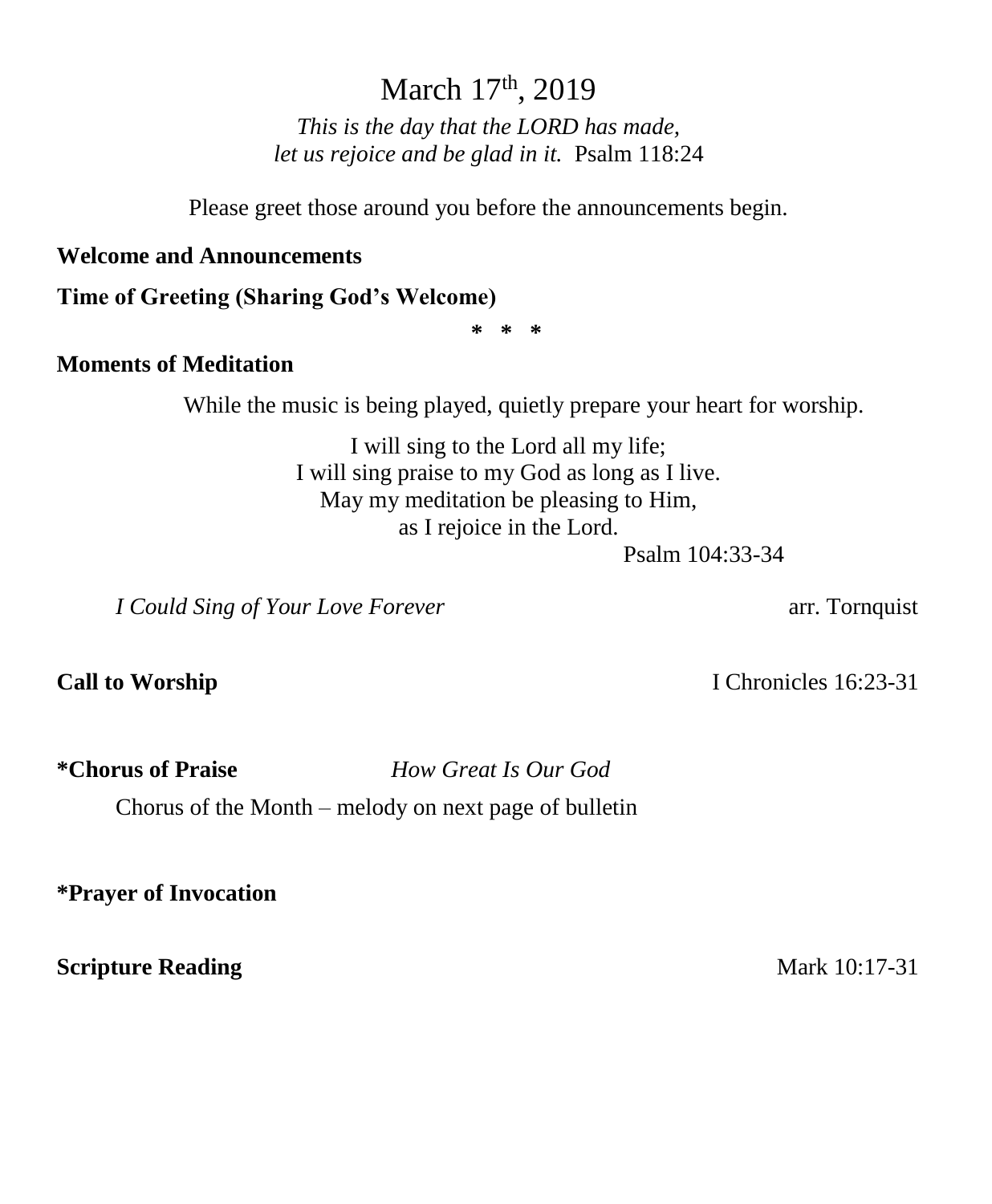**\*Chorus of Praise** *How Great Is Our God* 



Words and Music, Tomlin, Reeves and Cash ©2004 WorshipTogether. All rights reserved. Reprinted with permission under CCLI #376630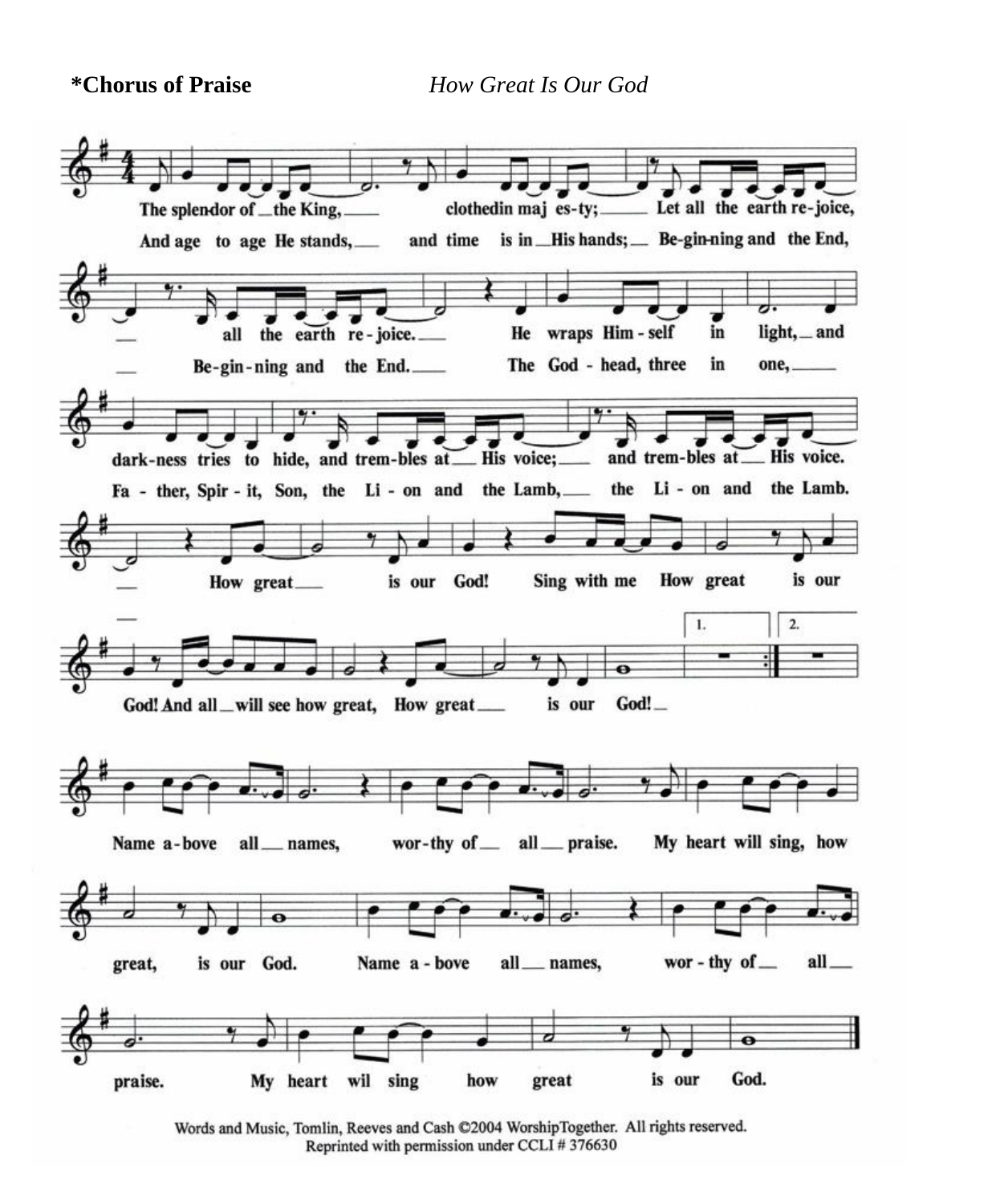Lord, in this hour of tumult, Lord, in this night of fears, Keep open, oh, keep open, My eyes, my heart, my ears. Not blindly, not in hatred, Lord let me do my part; Keep open, oh, keep open, dear Lord, My eyes, my mind, my heart! Hear Thou my pleading, Hear Thou my prayer! Lord, Lord, hear Thou my pleading! Lord God, hear Thou my pleading, Hear Thou my prayer, Lord, in this hour of tumult, Lord, in this night of fears, Keep open, oh, keep open, my eyes, my ears.

#### **Prayer of Confession**

Almighty God, long-suffering and of great goodness: I confess to You, I confess with my whole heart my neglect and forgetfulness of Your commandments, my wrong doing, thinking, and speaking; the hurts I have done to others, and the good I have left undone. O God, forgive me, for I have sinned against You; and raise me to newness of life; through Jesus Christ our Lord. Amen.

#### **Assurance of Pardoning Grace** Romans 5:1-2

Therefore, since we have been justified by faith, we have peace with God through our Lord Jesus Christ. Through him we have also obtained access by faith into this grace in which we stand, and we rejoice in hope of the glory of God.

**\*Hymn of Thanksgiving** *And Can It Be That I Should Gain* No. 455, vs. 1,3,4,5

And can it be that I should gain an int'rest in the Savior's blood? Died He for me, who caused His pain? For me, who Him to death pursued? Amazing love! How can it be that Thou, my God, shouldst die for me? Amazing love! How can it be that Thou, my God, shouldst die for me?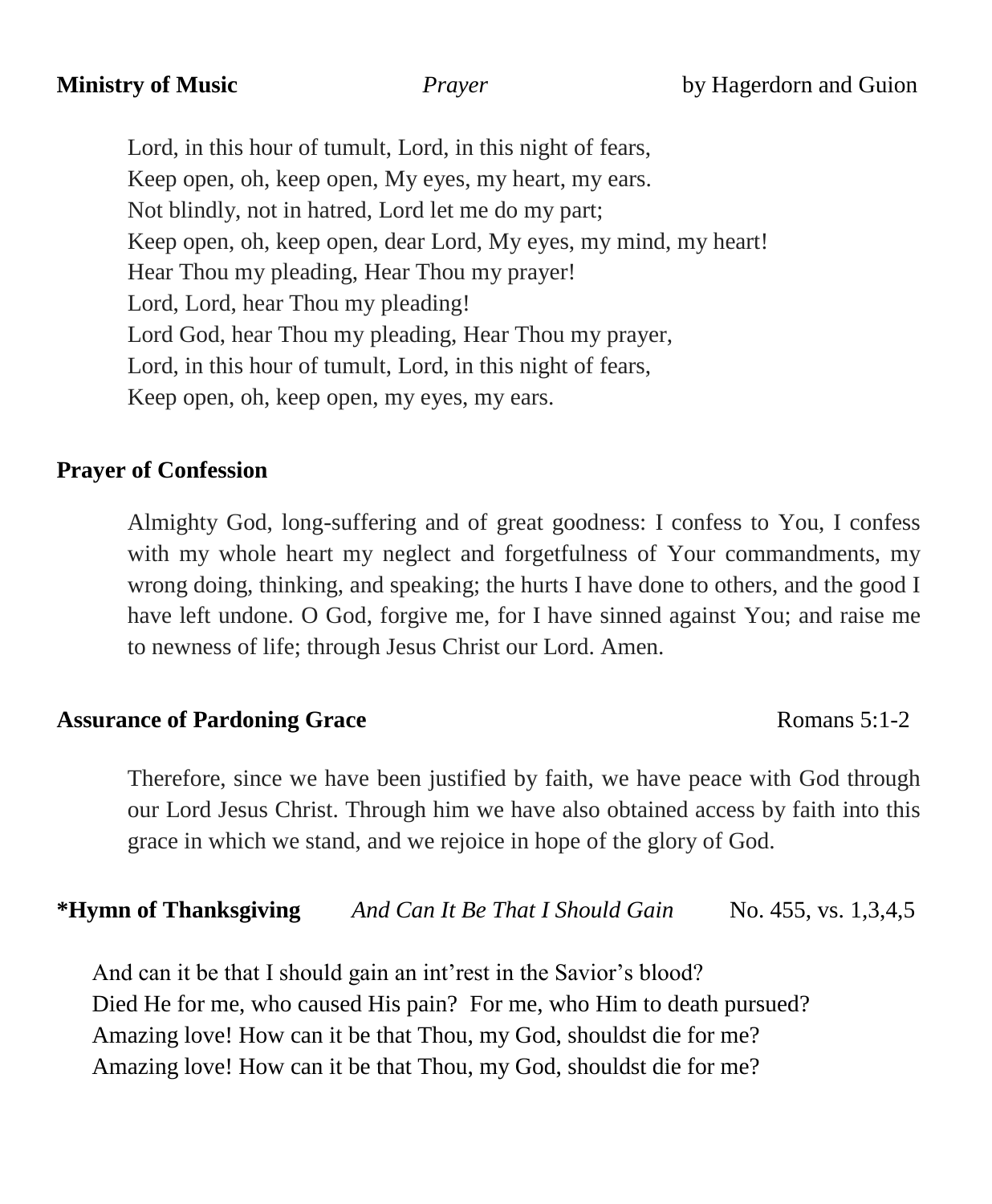He left His Father's throne above (so free, so infinite His grace!) Humbled Himself (so great His love!), and bled for all His chosen race. 'Tis mercy all, immense and free, for O my God, it found out me! Amazing love! How can it be that Thou, my God, shouldst die for me?

Long my imprisoned spirit lay, fast bound in sin and nature's night; Thine eye diffused a quick'ning ray; I woke, the dungeon flamed with light; My chains fell off, my heart was free; I rose, went forth, and followed Thee. Amazing love! How can it be that Thou, my God, shouldst die for me?

No condemnation now I dread; Jesus, and all in Him, is mine! Alive in Him, my living Head, and clothed in righteousness divine. Bold I approach th'eternal throne, and claim the crown, through Christ my own. Amazing love! How can it be that Thou, my God, shouldst die for me?

### **New City Catechism Question # 27**

#### **Are all people, just as they were lost through Adam, saved through Christ?**

No, only those who are elected by God and united to Christ by faith. Nevertheless, God in his mercy demonstrates common grace even to those who are not elect, by restraining the effects of sin and enabling works of culture for human well-being.

#### **Prayer of Intercession**

| <b>Tithes and Offering</b> | Come, Ye Disconsolate | arr. Rodriguez |
|----------------------------|-----------------------|----------------|
| *Hymn of Preparation       | Jesus Calls Us        | No. 591        |

Jesus calls us: o'er the tumult of our life's wild, restless sea, day by day His sweet voice soundeth, saying, "Christian, follow me."

As, of old, apostles heard it by the Galilean lake, turned from home and toil and kindred, leaving all for His dear sake.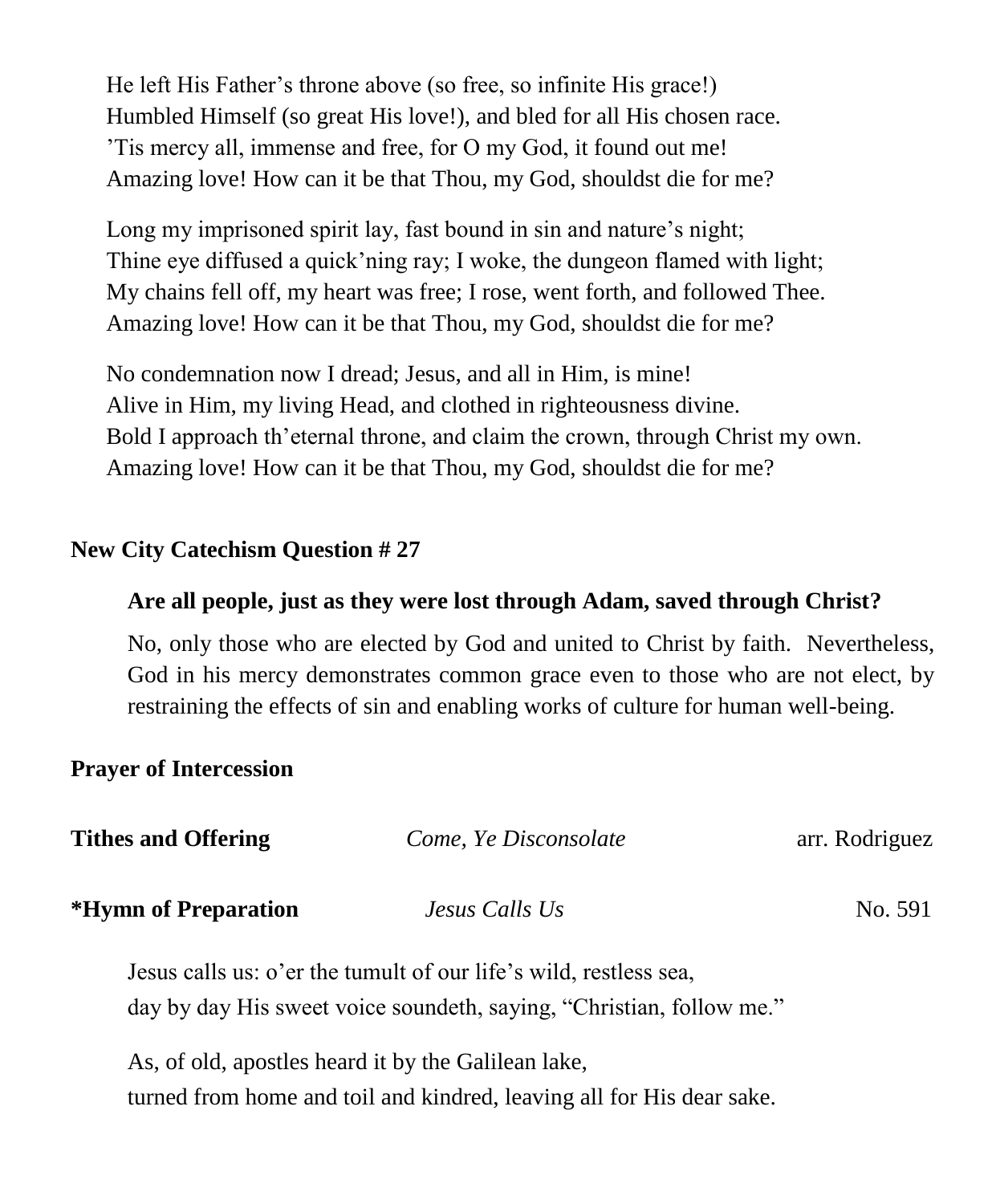Jesus calls us from the worship of the vain world's golden store, from each idol that would keep us, saying, "Christian, love me more."

In our joys and in our sorrows, days of toil and hours of ease, still He calls, in cares and pleasures, "Christian, love Me more than these."

Jesus calls us: by thy mercies, Savior, may we hear Thy call, give our hearts to Thine obedience, serve and love Thee best of all.

#### **Sermon Here Today, Gone Tomorrow Psalm 90**

1. The Unchangeability of God in Eternity

2. The Wrath of God Against Sin

3. The Mercy of God to Those Who Ask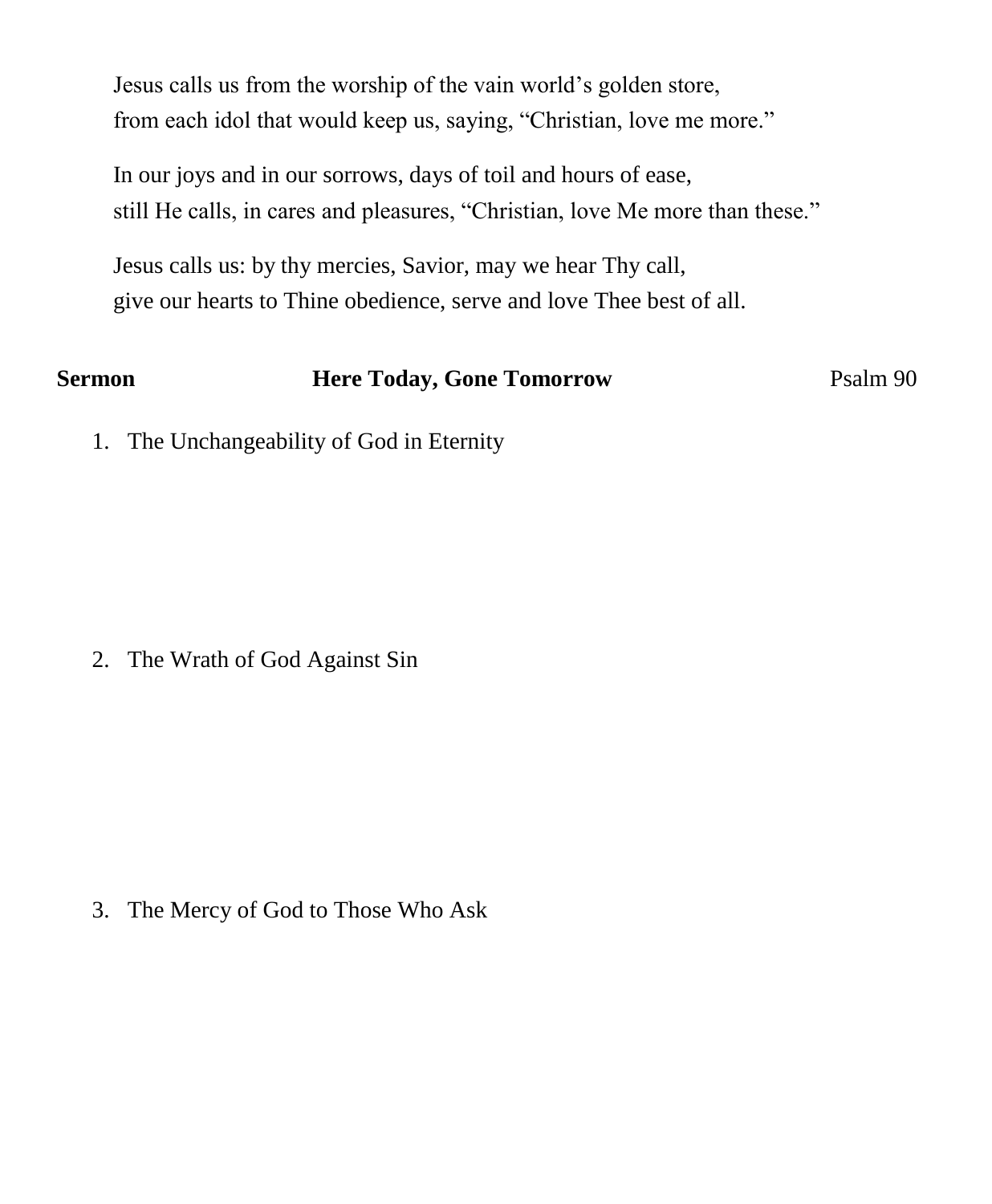|                                                                                                                                                            | <b>*Hymn of Response</b> <i>I Need Thee Every Hour</i>                                                                                             | No. 674        |
|------------------------------------------------------------------------------------------------------------------------------------------------------------|----------------------------------------------------------------------------------------------------------------------------------------------------|----------------|
| <b>REFRAIN:</b>                                                                                                                                            | I need Thee ev'ry hour, most gracious Lord;<br>no tender voice like Thine can peace afford.<br>I need Thee, O I need Thee, ev'ry hour I need Thee; |                |
| O bless me now, my Savior, I come to Thee.                                                                                                                 |                                                                                                                                                    |                |
|                                                                                                                                                            | I need Thee ev'ry hour; stay Thou nearby,<br>temptations lose their pow'r when Thou art nigh. REFRAIN                                              |                |
| I need Thee ev'ry hour, in joy or pain;<br>come quickly, and abide, or life is vain. REFRAIN                                                               |                                                                                                                                                    |                |
| I need Thee ev'ry hour; teach me Thy will,<br>and Thy rich promises in me fulfil. REFRAIN                                                                  |                                                                                                                                                    |                |
| I need Thee ev'ry hour, Most Holy One;<br>O make me Thine indeed, Thou blessed Son. REFRAIN                                                                |                                                                                                                                                    |                |
| <i><b>*Benediction</b></i>                                                                                                                                 |                                                                                                                                                    |                |
| *Gloria Patri                                                                                                                                              |                                                                                                                                                    | No. 735        |
| Glory be to the Father, and to the Son, and to the Holy Ghost;<br>as it was in the beginning, is now, and ever shall be,<br>world without end. Amen, amen. |                                                                                                                                                    |                |
| *Postlude                                                                                                                                                  | Take My Life and Let It Be Consecrated                                                                                                             | arr. Berry     |
| * Congregation: Please stand as able.                                                                                                                      |                                                                                                                                                    |                |
|                                                                                                                                                            | * * * * * * * *                                                                                                                                    |                |
| <b>Ministry of Music</b>                                                                                                                                   |                                                                                                                                                    | Alanna Tuitman |
| Piano                                                                                                                                                      |                                                                                                                                                    | Denise O'Neal  |
| <b>Scripture, New City Catechism &amp; Intercessory Prayer</b>                                                                                             | Bruce Stoltzfus, Elder                                                                                                                             |                |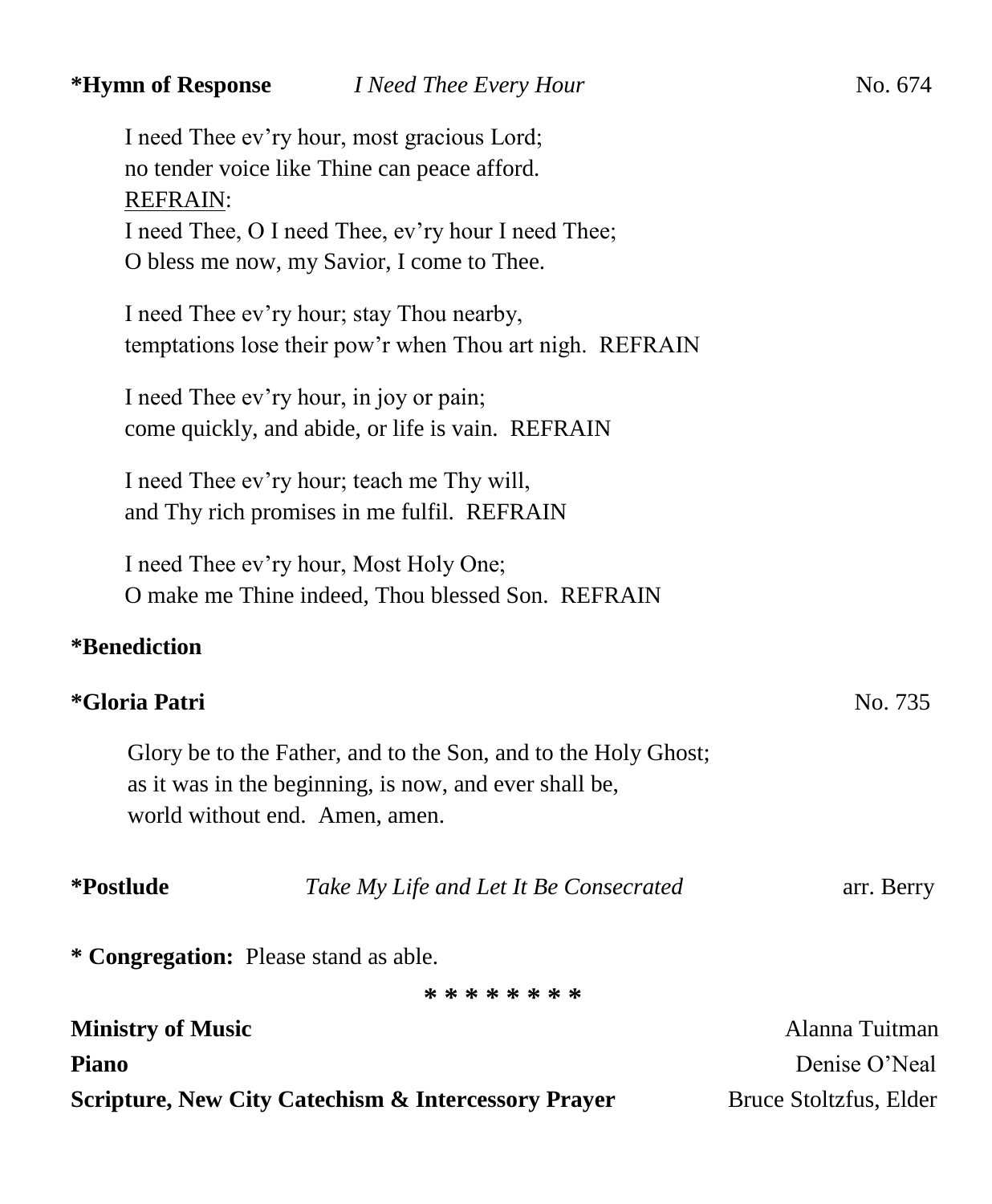# **Weekly Calendar**

| <b>DATE</b>       | <b>TIME</b> | <b>EVENT</b>                                       |
|-------------------|-------------|----------------------------------------------------|
| <b>SUN 3/17</b>   | 9:00 AM     | <b>Opening Exercises</b>                           |
|                   | 9:15 AM     | <b>Sunday School</b>                               |
|                   | 10:30 AM    | Worship Service                                    |
| <b>MON 3/18</b>   | 6:00 PM     | <b>Hrivnak Care Group</b>                          |
| <b>TUES 3/19</b>  | 7:00 PM     | <b>Ministry Chairs Meeting</b>                     |
| <b>WED 3/20</b>   | 9:30 AM     | Ladies' Bible Study                                |
|                   | 11:00 AM    | Ladies' Bible Study                                |
| <b>THURS 3/21</b> | 5:30 PM     | <b>Pastoral Search Committee</b>                   |
|                   | 6:30 PM     | <b>Financial Peace University Class</b>            |
| <b>FRI 3/22</b>   | 6:00 PM     | <b>Stoltzfus Care Group</b>                        |
| <b>SAT 3/23</b>   | 8:00 AM     | Men's Bible Study                                  |
|                   | 10:30 AM    | <b>Memorial Service for Mildred Harreld</b>        |
| <b>SUN 3/24</b>   | 9:00 AM     | <b>Opening Exercises</b>                           |
|                   | 9:15 AM     | <b>Sunday School</b>                               |
|                   | 10:30 AM    | <b>Worship Service</b>                             |
|                   |             | <b>Important Upcoming Events</b>                   |
| <b>THURS 3/28</b> | 11:00 AM    | Brunch at Viking Chili Bowl                        |
| <b>SAT 3/30</b>   | 9:00 AM     | Pastoral Workshop                                  |
| <b>SUN 4/7</b>    | 9:00 AM     | Missionary visit with the Talleys & Carry-In Lunch |
| <b>SUN 4/14</b>   | 6:00 PM     | <b>Prayer Meeting (Missions Focus)</b>             |
| <b>WED 4/24</b>   | 6:30 PM     | <b>Congregational Meeting</b>                      |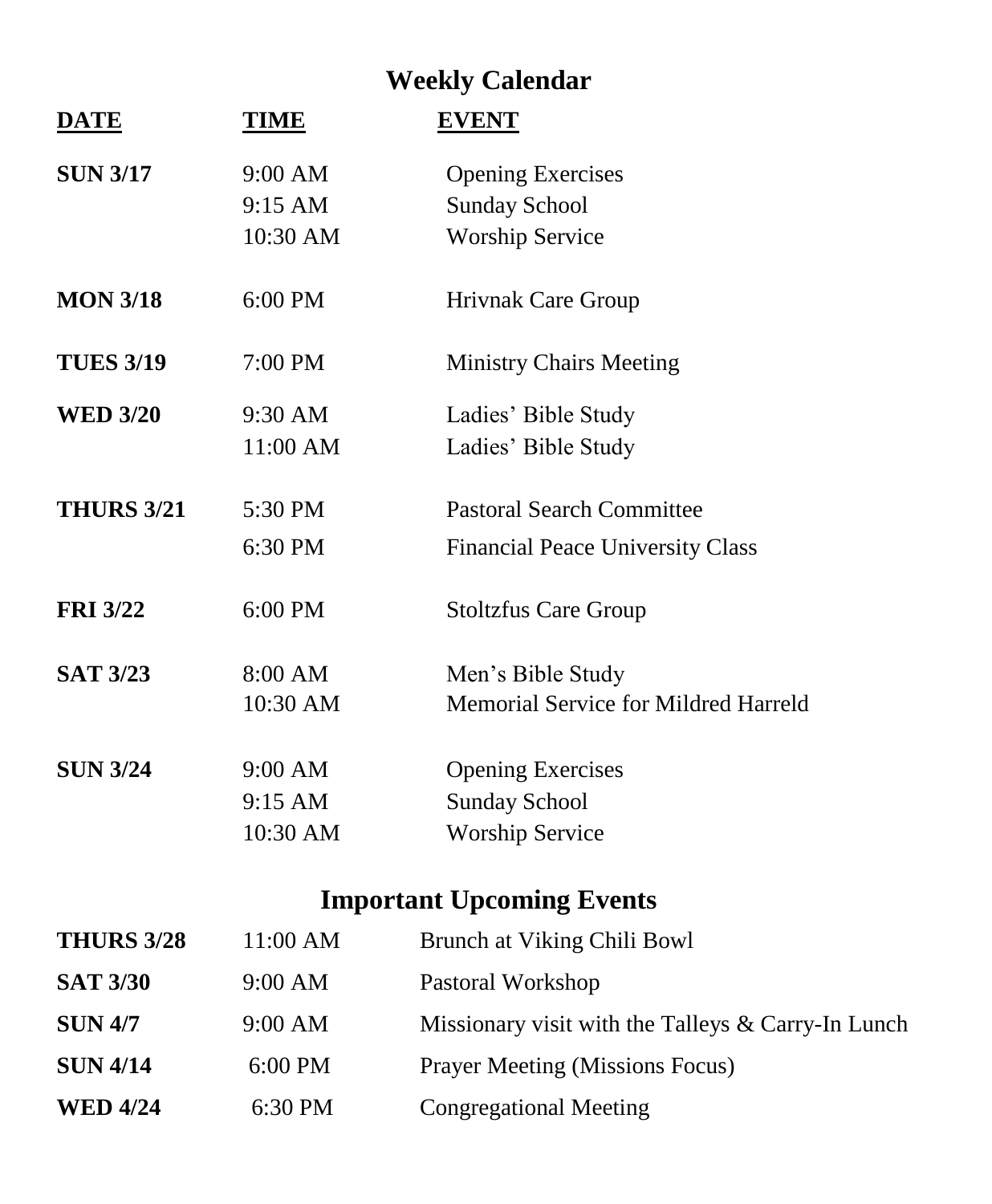## **Serving the Lord**

|                     | 3/17             | 3/24              | 3/31        |
|---------------------|------------------|-------------------|-------------|
| S.S. Nursery        | L. Hrivnak       | <b>B.</b> Hrivnak | J. Marshall |
|                     | A. Lindborg,     | V. Lash,          | L. Martin,  |
| <b>AM Nursery</b>   | Cordie A.        | Grayden L.        | Aaron L.    |
| Greeters            | Hale/Grass       | Lindborg          | DeGroot     |
| <b>Bring Treats</b> | O'Neal           | <b>Hrivnak</b>    | J. Rogers   |
| Server & Clean-Up   | O'Neal           | <b>Hrivnak</b>    | Lindborg    |
| Audio               | B. Schoon        | J. Martin         | B. Schoon   |
| Elder of the Week   | <b>Stoltzfus</b> | <b>Hrivnak</b>    | Lindborg    |

### **Announcements**

 **Guest Minister:** This morning we welcome Jonathan Key, a senior student at Mid-America Reformed Seminary. Our guest pastor for next week Sunday is Rev. Nathan Brummel, Administrator of Divine Hope Reformed Bible Seminary.

 **Ministry Chairs Meeting:** Chairpersons and/or other designated members are requested to please attend this meeting scheduled for this Tuesday, March 19, at 7 pm. The goal is to communicate, coordinate, and plan together upcoming ministry activities. This is especially important as summer activities are being planned! These Ministry Chair meetings have served this purpose well, so please come and bring ideas. Each committee should have 1-2 representatives at the meeting.